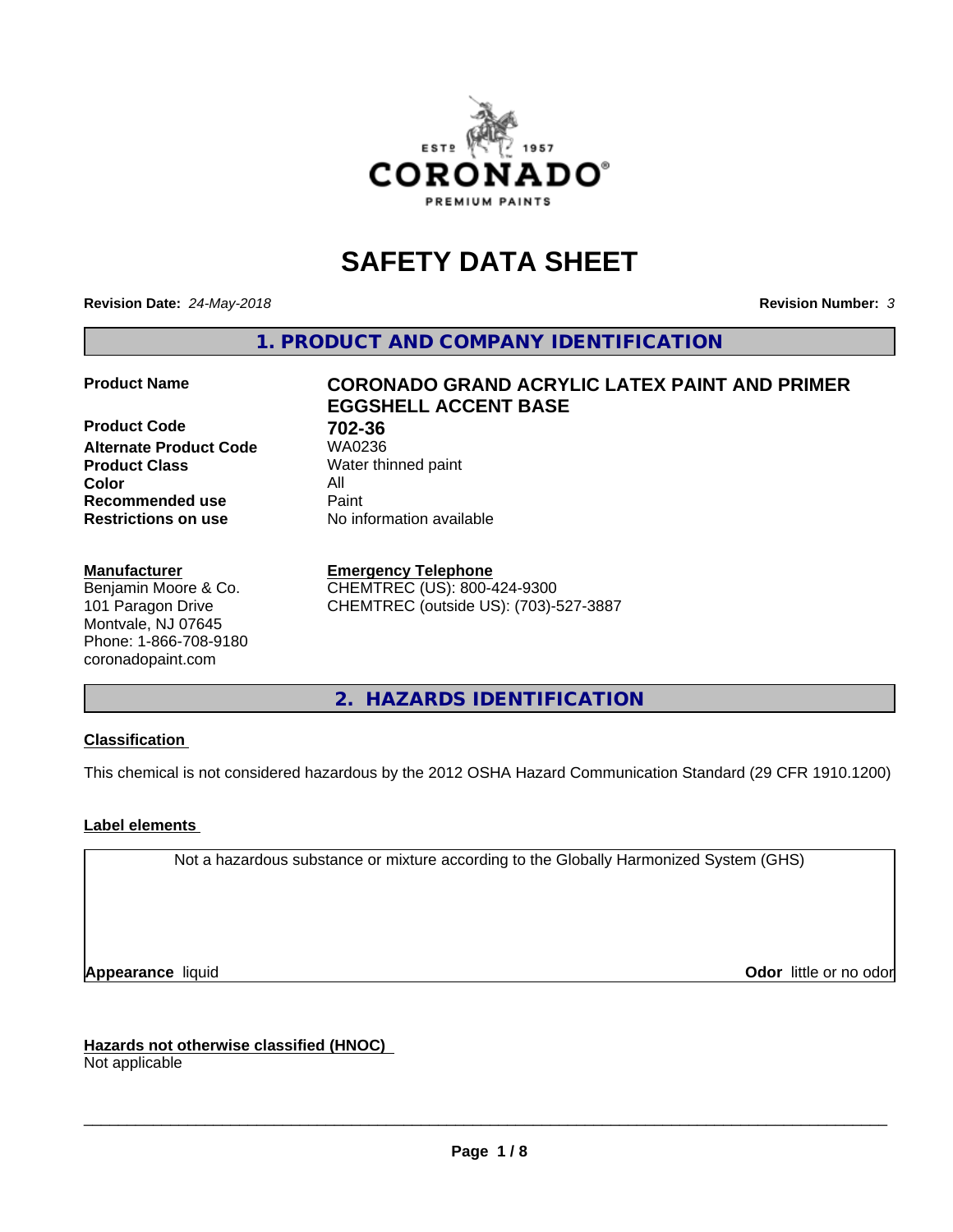#### **Other information**

No information available

# **3. COMPOSITION INFORMATION ON COMPONENTS**

\_\_\_\_\_\_\_\_\_\_\_\_\_\_\_\_\_\_\_\_\_\_\_\_\_\_\_\_\_\_\_\_\_\_\_\_\_\_\_\_\_\_\_\_\_\_\_\_\_\_\_\_\_\_\_\_\_\_\_\_\_\_\_\_\_\_\_\_\_\_\_\_\_\_\_\_\_\_\_\_\_\_\_\_\_\_\_\_\_\_\_\_\_

| <b>Chemical name</b> | <b>CAS No.</b>                           | <br>$\sim$<br>√eight-"<br>-70 |
|----------------------|------------------------------------------|-------------------------------|
| .imestone            | $\sim$<br>1317-<br>$\sim$<br>-65-<br>. . |                               |
| Kaolin<br>. calcined | $\sim$<br>$(14-$<br>.                    | ັ                             |

|                                                  | 4. FIRST AID MEASURES                                                                                    |
|--------------------------------------------------|----------------------------------------------------------------------------------------------------------|
| <b>General Advice</b>                            | No hazards which require special first aid measures.                                                     |
| <b>Eye Contact</b>                               | Rinse thoroughly with plenty of water for at least 15 minutes and consult a<br>physician.                |
| <b>Skin Contact</b>                              | Wash off immediately with soap and plenty of water while removing all<br>contaminated clothes and shoes. |
| <b>Inhalation</b>                                | Move to fresh air. If symptoms persist, call a physician.                                                |
| Ingestion                                        | Clean mouth with water and afterwards drink plenty of water. Consult a physician<br>if necessary.        |
| <b>Most Important</b><br><b>Symptoms/Effects</b> | None known.                                                                                              |
| <b>Notes To Physician</b>                        | Treat symptomatically.                                                                                   |
|                                                  |                                                                                                          |

**5. FIRE-FIGHTING MEASURES**

| <b>Protective Equipment And Precautions For</b><br>As in any fire, wear self-contained breathing apparatus<br>pressure-demand, MSHA/NIOSH (approved or equivalent)<br><b>Firefighters</b><br>and full protective gear.<br>Closed containers may rupture if exposed to fire or<br><b>Specific Hazards Arising From The Chemical</b><br>extreme heat.<br>No.<br><b>Sensitivity To Mechanical Impact</b><br>No.<br><b>Sensitivity To Static Discharge</b><br><b>Flash Point Data</b><br>Not applicable<br>Flash Point (°F)<br>Not applicable<br>Flash Point (°C)<br><b>Method</b><br>Not applicable | <b>Suitable Extinguishing Media</b> | Use extinguishing measures that are appropriate to local<br>circumstances and the surrounding environment. |
|--------------------------------------------------------------------------------------------------------------------------------------------------------------------------------------------------------------------------------------------------------------------------------------------------------------------------------------------------------------------------------------------------------------------------------------------------------------------------------------------------------------------------------------------------------------------------------------------------|-------------------------------------|------------------------------------------------------------------------------------------------------------|
|                                                                                                                                                                                                                                                                                                                                                                                                                                                                                                                                                                                                  |                                     |                                                                                                            |
|                                                                                                                                                                                                                                                                                                                                                                                                                                                                                                                                                                                                  |                                     |                                                                                                            |
|                                                                                                                                                                                                                                                                                                                                                                                                                                                                                                                                                                                                  |                                     |                                                                                                            |
|                                                                                                                                                                                                                                                                                                                                                                                                                                                                                                                                                                                                  |                                     |                                                                                                            |
|                                                                                                                                                                                                                                                                                                                                                                                                                                                                                                                                                                                                  |                                     |                                                                                                            |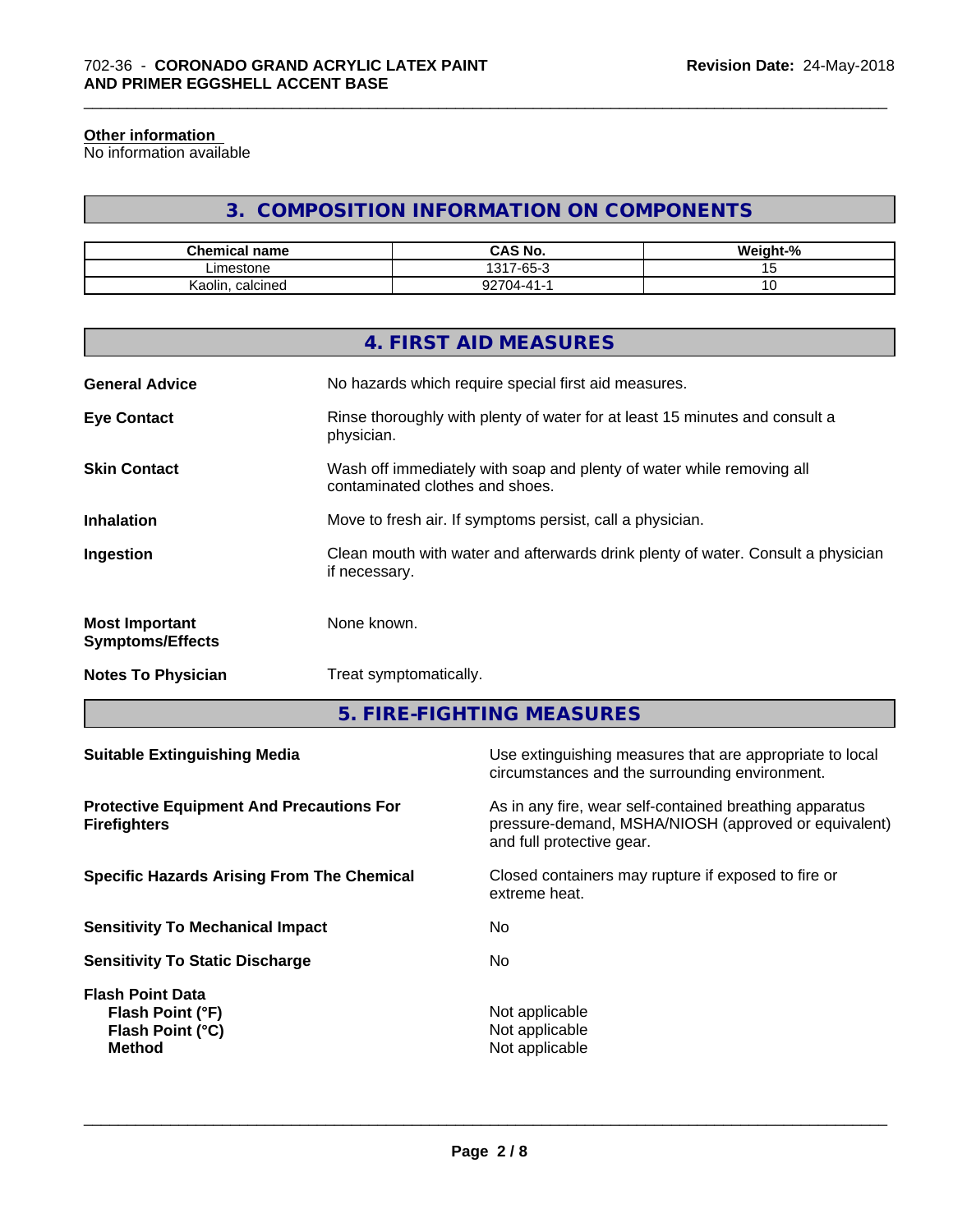#### **Flammability Limits In Air**

| Lower flammability limit:        |  |
|----------------------------------|--|
| <b>Upper flammability limit:</b> |  |

**Not applicable Not applicable** 

\_\_\_\_\_\_\_\_\_\_\_\_\_\_\_\_\_\_\_\_\_\_\_\_\_\_\_\_\_\_\_\_\_\_\_\_\_\_\_\_\_\_\_\_\_\_\_\_\_\_\_\_\_\_\_\_\_\_\_\_\_\_\_\_\_\_\_\_\_\_\_\_\_\_\_\_\_\_\_\_\_\_\_\_\_\_\_\_\_\_\_\_\_

**NFPA Health:** 1 **Flammability:** 0 **Instability:** 0 **Special:** Not Applicable

#### **NFPA Legend**

- 0 Not Hazardous
- 1 Slightly
- 2 Moderate
- 3 High
- 4 Severe

*The ratings assigned are only suggested ratings, the contractor/employer has ultimate responsibilities for NFPA ratings where this system is used.*

*Additional information regarding the NFPA rating system is available from the National Fire Protection Agency (NFPA) at www.nfpa.org.*

# **6. ACCIDENTAL RELEASE MEASURES**

| <b>Personal Precautions</b>      | Avoid contact with skin, eyes and clothing. Ensure adequate ventilation.                                                                                                         |
|----------------------------------|----------------------------------------------------------------------------------------------------------------------------------------------------------------------------------|
| <b>Other Information</b>         | Prevent further leakage or spillage if safe to do so.                                                                                                                            |
| <b>Environmental precautions</b> | See Section 12 for additional Ecological Information.                                                                                                                            |
| <b>Methods for Cleaning Up</b>   | Soak up with inert absorbent material. Sweep up and shovel into suitable<br>containers for disposal.                                                                             |
|                                  | 7. HANDLING AND STORAGE                                                                                                                                                          |
| <b>Handling</b>                  | Avoid contact with skin, eyes and clothing. Avoid breathing vapors, spray mists or<br>sanding dust. In case of insufficient ventilation, wear suitable respiratory<br>equipment. |
| <b>Storage</b>                   | Keep container tightly closed. Keep out of the reach of children.                                                                                                                |
| Incompatible Materials           | No information available                                                                                                                                                         |

**8. EXPOSURE CONTROLS/PERSONAL PROTECTION**

#### **Exposure Limits**

| <b>Chemical name</b> | <b>ACGIH TLV</b> | <b>OSHA PEL</b><br>--                |
|----------------------|------------------|--------------------------------------|
| ∟imestone<br>.       | N/E              | <b>TWA</b><br>ma/m <sup>3</sup><br>ັ |
|                      |                  | TWA<br>ാ mg/m <sup>3</sup>           |

#### **Legend**

ACGIH - American Conference of Governmental Industrial Hygienists Exposure Limits OSHA - Occupational Safety & Health Administration Exposure Limits N/E - Not Established

**Engineering Measures** Ensure adequate ventilation, especially in confined areas.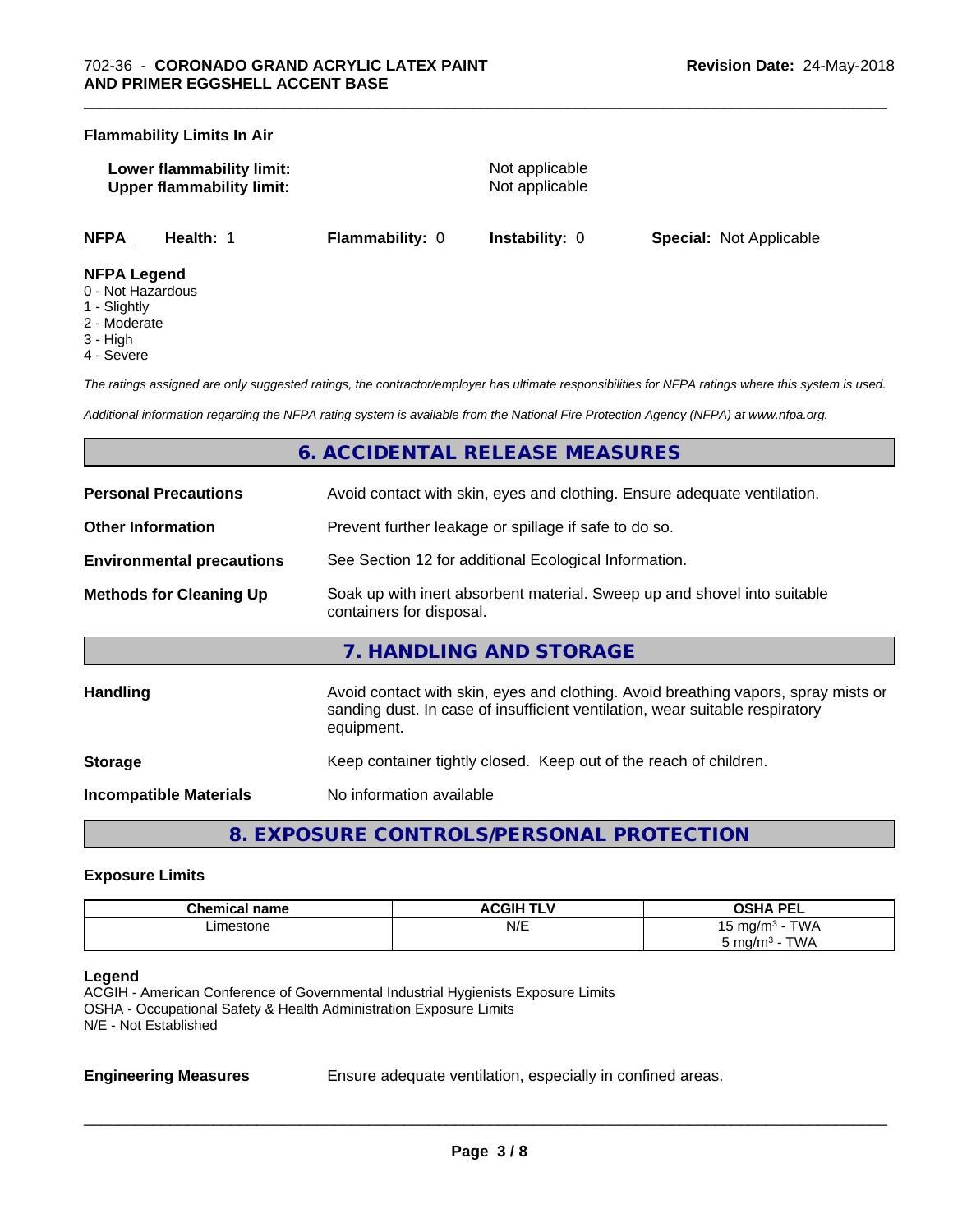| <b>Personal Protective Equipment</b> |                                                                                                                                     |
|--------------------------------------|-------------------------------------------------------------------------------------------------------------------------------------|
| <b>Eye/Face Protection</b>           | Safety glasses with side-shields.                                                                                                   |
| <b>Skin Protection</b>               | Protective gloves and impervious clothing.                                                                                          |
| <b>Respiratory Protection</b>        | In case of insufficient ventilation wear suitable respiratory equipment.                                                            |
| <b>Hygiene Measures</b>              | Avoid contact with skin, eyes and clothing. Remove and wash contaminated<br>clothing before re-use. Wash thoroughly after handling. |

# **9. PHYSICAL AND CHEMICAL PROPERTIES**

**Appearance** liquid **Odor** little or no odor **Odor Threshold** No information available **Density (Ibs/gal)** 9.55 - 9.65 **Specific Gravity** 1.14 - 1.16 **pH pH**  $\blacksquare$ **Viscosity (cps)** No information available<br> **Solubility(ies)** No information available<br>
No information available **Solubility(ies)**<br> **No** information available<br> **Water solubility**<br> **No** information available **Evaporation Rate Evaporation Rate No information available Vapor pressure @20 °C (kPa)** No information available **Vapor density**<br> **Vapor density**<br> **With % Solids**<br>
With % Solids
2019 Wt. % Solids **Vol. % Solids** 35 - 45 **Wt. % Volatiles** 50 - 60 **Vol. % Volatiles** 55 - 65 **VOC Regulatory Limit (g/L)** < 50 **Boiling Point (°F)** 212 **Boiling Point**  $(^{\circ}C)$  100 **Freezing Point (°F)** 32 **Freezing Point (°C)** 0 **Flash Point (°F)**<br> **Flash Point (°C)**<br> **Flash Point (°C)**<br> **C Flash Point (°C) Method** Not applicable not applicable not applicable not applicable not applicable not applicable not applicable not applicable not applicable not applicable not applicable not applicable not applicable not applicable not **Flammability (solid, gas)**<br> **Upper flammability limit:**<br>
Upper flammability limit:<br>  $\begin{array}{ccc}\n\bullet & \bullet & \bullet \\
\bullet & \bullet & \bullet\n\end{array}$  Not applicable **Upper flammability limit: Lower flammability limit:** Not applicable **Autoignition Temperature (°F)** No information available **Autoignition Temperature (°C)** No information available **Decomposition Temperature (°F)** No information available **Decomposition Temperature (°C)**<br> **Partition coefficient**<br> **Partition coefficient**<br> **No** information available

**No information available No information available** 

\_\_\_\_\_\_\_\_\_\_\_\_\_\_\_\_\_\_\_\_\_\_\_\_\_\_\_\_\_\_\_\_\_\_\_\_\_\_\_\_\_\_\_\_\_\_\_\_\_\_\_\_\_\_\_\_\_\_\_\_\_\_\_\_\_\_\_\_\_\_\_\_\_\_\_\_\_\_\_\_\_\_\_\_\_\_\_\_\_\_\_\_\_

# **10. STABILITY AND REACTIVITY**

| <b>Reactivity</b>          | Not Applicable         |
|----------------------------|------------------------|
| <b>Chemical Stability</b>  | Stable under normal c  |
| <b>Conditions to avoid</b> | Prevent from freezing. |

**Not Applicable** Stable under normal conditions.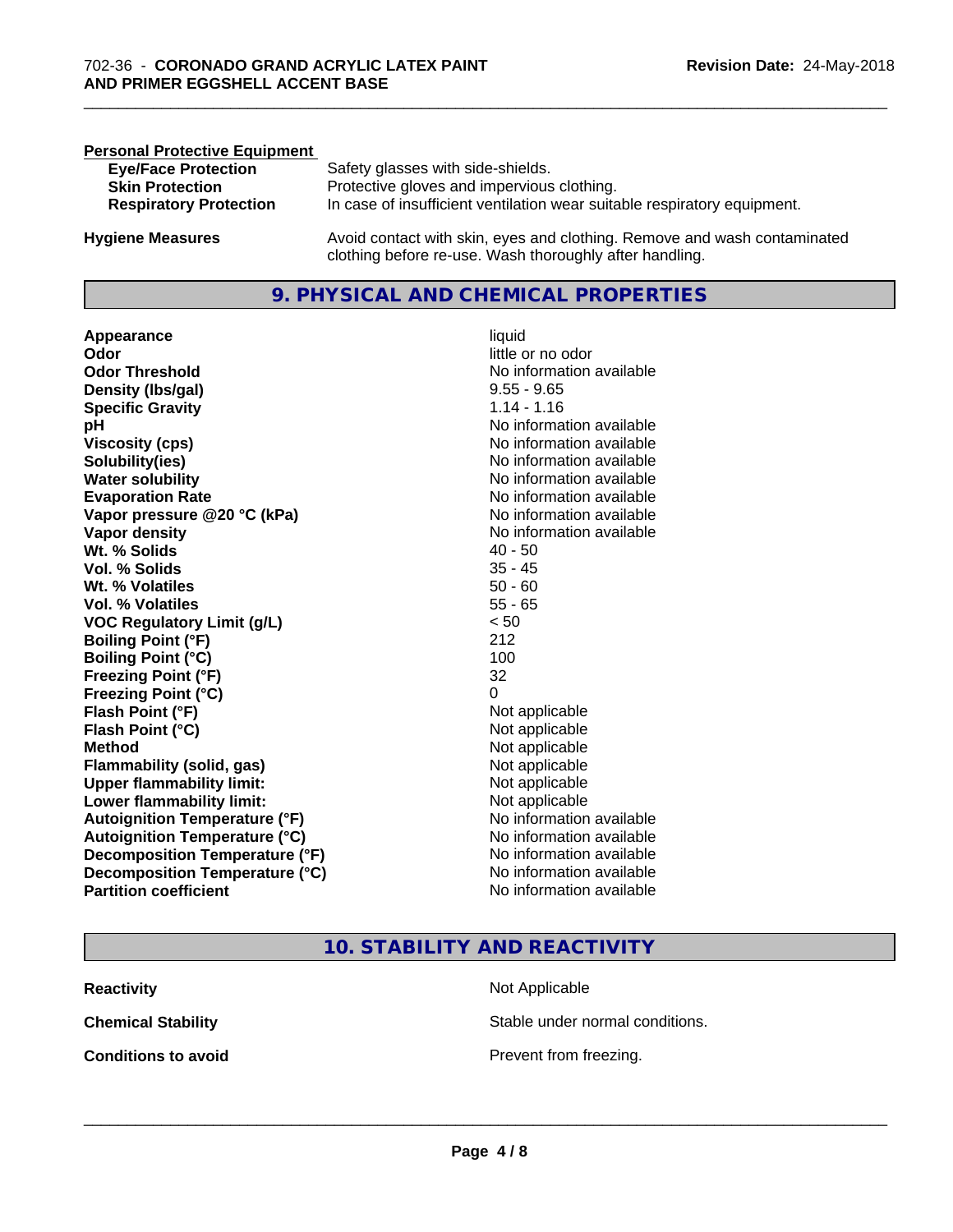| <b>Incompatible Materials</b>                                                                                                                                                                                                                                                                                                                                                         | No materials to be especially mentioned.                                                                                                                                                                                                                                                                                                                                                                                                                                                                                                                                         |
|---------------------------------------------------------------------------------------------------------------------------------------------------------------------------------------------------------------------------------------------------------------------------------------------------------------------------------------------------------------------------------------|----------------------------------------------------------------------------------------------------------------------------------------------------------------------------------------------------------------------------------------------------------------------------------------------------------------------------------------------------------------------------------------------------------------------------------------------------------------------------------------------------------------------------------------------------------------------------------|
| <b>Hazardous Decomposition Products</b>                                                                                                                                                                                                                                                                                                                                               | None under normal use.                                                                                                                                                                                                                                                                                                                                                                                                                                                                                                                                                           |
| <b>Possibility of hazardous reactions</b>                                                                                                                                                                                                                                                                                                                                             | None under normal conditions of use.                                                                                                                                                                                                                                                                                                                                                                                                                                                                                                                                             |
|                                                                                                                                                                                                                                                                                                                                                                                       | 11. TOXICOLOGICAL INFORMATION                                                                                                                                                                                                                                                                                                                                                                                                                                                                                                                                                    |
| <b>Product Information</b>                                                                                                                                                                                                                                                                                                                                                            |                                                                                                                                                                                                                                                                                                                                                                                                                                                                                                                                                                                  |
| Information on likely routes of exposure                                                                                                                                                                                                                                                                                                                                              |                                                                                                                                                                                                                                                                                                                                                                                                                                                                                                                                                                                  |
| <b>Principal Routes of Exposure</b>                                                                                                                                                                                                                                                                                                                                                   | Eye contact, skin contact and inhalation.                                                                                                                                                                                                                                                                                                                                                                                                                                                                                                                                        |
| <b>Acute Toxicity</b>                                                                                                                                                                                                                                                                                                                                                                 |                                                                                                                                                                                                                                                                                                                                                                                                                                                                                                                                                                                  |
| <b>Product Information</b>                                                                                                                                                                                                                                                                                                                                                            | No information available                                                                                                                                                                                                                                                                                                                                                                                                                                                                                                                                                         |
|                                                                                                                                                                                                                                                                                                                                                                                       | Symptoms related to the physical, chemical and toxicological characteristics                                                                                                                                                                                                                                                                                                                                                                                                                                                                                                     |
| <b>Symptoms</b>                                                                                                                                                                                                                                                                                                                                                                       | No information available                                                                                                                                                                                                                                                                                                                                                                                                                                                                                                                                                         |
|                                                                                                                                                                                                                                                                                                                                                                                       | Delayed and immediate effects as well as chronic effects from short and long-term exposure                                                                                                                                                                                                                                                                                                                                                                                                                                                                                       |
| Eye contact<br><b>Skin contact</b><br><b>Inhalation</b><br>Ingestion<br><b>Sensitization</b><br><b>Neurological Effects</b><br><b>Mutagenic Effects</b><br><b>Reproductive Effects</b><br><b>Developmental Effects</b><br><b>Target organ effects</b><br><b>STOT - single exposure</b><br><b>STOT - repeated exposure</b><br><b>Other adverse effects</b><br><b>Aspiration Hazard</b> | May cause slight irritation.<br>Substance may cause slight skin irritation. Prolonged or repeated contact may dry<br>skin and cause irritation.<br>May cause irritation of respiratory tract.<br>Ingestion may cause gastrointestinal irritation, nausea, vomiting and diarrhea.<br>No information available<br>No information available.<br>No information available.<br>No information available.<br>No information available.<br>No information available.<br>No information available.<br>No information available.<br>No information available.<br>No information available |
| <b>Numerical measures of toxicity</b>                                                                                                                                                                                                                                                                                                                                                 |                                                                                                                                                                                                                                                                                                                                                                                                                                                                                                                                                                                  |
|                                                                                                                                                                                                                                                                                                                                                                                       | The following values are calculated based on chapter 3.1 of the GHS document                                                                                                                                                                                                                                                                                                                                                                                                                                                                                                     |
| <b>ATEmix (oral)</b>                                                                                                                                                                                                                                                                                                                                                                  | 38506 mg/kg                                                                                                                                                                                                                                                                                                                                                                                                                                                                                                                                                                      |
|                                                                                                                                                                                                                                                                                                                                                                                       |                                                                                                                                                                                                                                                                                                                                                                                                                                                                                                                                                                                  |

# **Component Information**

# **Carcinogenicity**

*There are no known carcinogenic chemicals in this product above reportable levels.*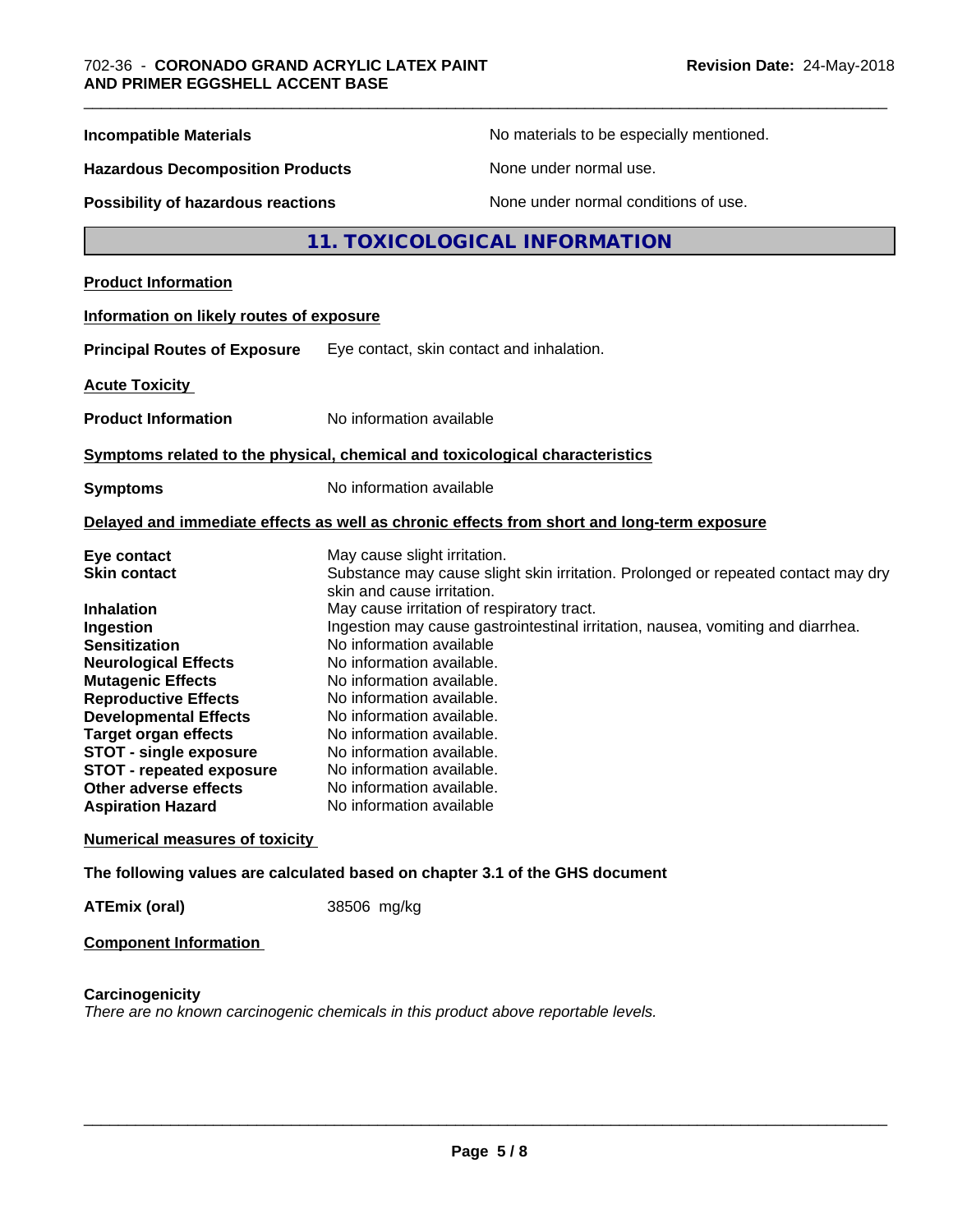# **12. ECOLOGICAL INFORMATION**

\_\_\_\_\_\_\_\_\_\_\_\_\_\_\_\_\_\_\_\_\_\_\_\_\_\_\_\_\_\_\_\_\_\_\_\_\_\_\_\_\_\_\_\_\_\_\_\_\_\_\_\_\_\_\_\_\_\_\_\_\_\_\_\_\_\_\_\_\_\_\_\_\_\_\_\_\_\_\_\_\_\_\_\_\_\_\_\_\_\_\_\_\_

# **Ecotoxicity Effects**

The environmental impact of this product has not been fully investigated.

## **Product Information**

#### **Acute Toxicity to Fish**

No information available

#### **Acute Toxicity to Aquatic Invertebrates**

No information available

#### **Acute Toxicity to Aquatic Plants**

No information available

#### **Persistence / Degradability**

No information available.

#### **Bioaccumulation**

There is no data for this product.

#### **Mobility in Environmental Media**

No information available.

#### **Ozone**

No information available

#### **Component Information**

#### **Acute Toxicity to Fish**

No information available

#### **Acute Toxicity to Aquatic Invertebrates**

No information available

# **Acute Toxicity to Aquatic Plants**

No information available

|                              | 13. DISPOSAL CONSIDERATIONS                                                                                                                                                                                               |  |
|------------------------------|---------------------------------------------------------------------------------------------------------------------------------------------------------------------------------------------------------------------------|--|
| <b>Waste Disposal Method</b> | Dispose of in accordance with federal, state, and local regulations. Local<br>requirements may vary, consult your sanitation department or state-designated<br>environmental protection agency for more disposal options. |  |
|                              | 14. TRANSPORT INFORMATION                                                                                                                                                                                                 |  |
| <b>DOT</b>                   | Not regulated                                                                                                                                                                                                             |  |
| <b>ICAO / IATA</b>           | Not regulated                                                                                                                                                                                                             |  |
|                              |                                                                                                                                                                                                                           |  |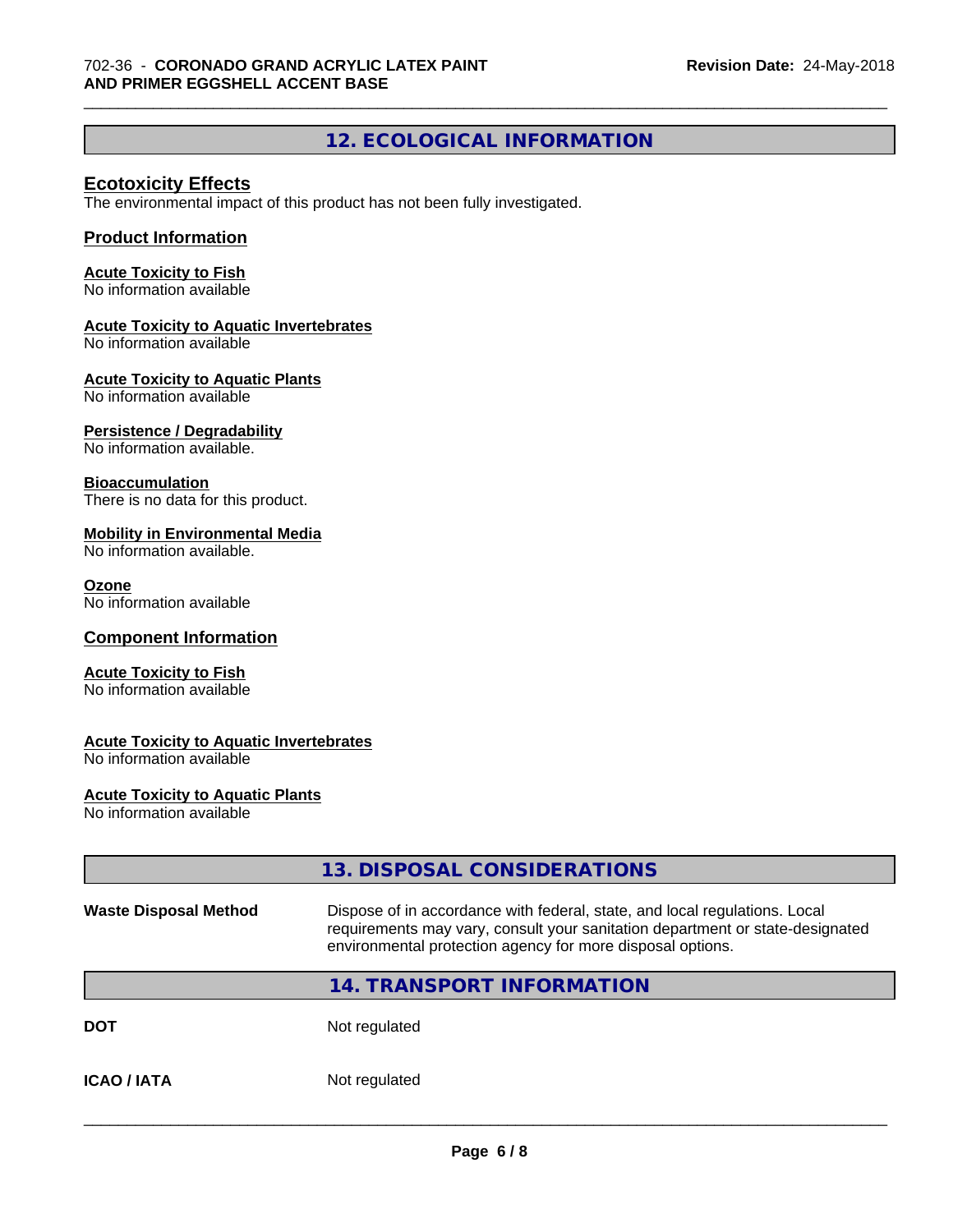**IMDG / IMO** Not regulated

**15. REGULATORY INFORMATION**

# **International Inventories**

| <b>TSCA: United States</b> | Yes - All components are listed or exempt. |
|----------------------------|--------------------------------------------|
| <b>DSL: Canada</b>         | Yes - All components are listed or exempt. |

# **Federal Regulations**

#### **SARA 311/312 hazardous categorization**

| Acute health hazard               | Nο |  |
|-----------------------------------|----|--|
| Chronic Health Hazard             | Nο |  |
| Fire hazard                       | Nο |  |
| Sudden release of pressure hazard | Nο |  |
| Reactive Hazard                   | Nο |  |

#### **SARA 313**

Section 313 of Title III of the Superfund Amendments and Reauthorization Act of 1986 (SARA). This product contains a chemical or chemicals which are subject to the reporting requirements of the Act and Title 40 of the Code of Federal Regulations, Part 372:

*None*

#### **Clean Air Act,Section 112 Hazardous Air Pollutants (HAPs) (see 40 CFR 61)**

This product contains the following HAPs:

*None*

# **US State Regulations**

### **California Proposition 65**

**A** WARNING: Cancer and Reproductive Harm– www.P65warnings.ca.gov

#### **State Right-to-Know**

| $\sim$<br>- -- -<br>$  -$<br>name<br>Chemical | Mas:<br>วบเเนวចแฉ | <b>Nev</b><br>e ov<br><br>$-1$ | .<br>anıa |
|-----------------------------------------------|-------------------|--------------------------------|-----------|
| Limestone                                     |                   |                                |           |

#### **Legend**

X - Listed

# **16. OTHER INFORMATION**